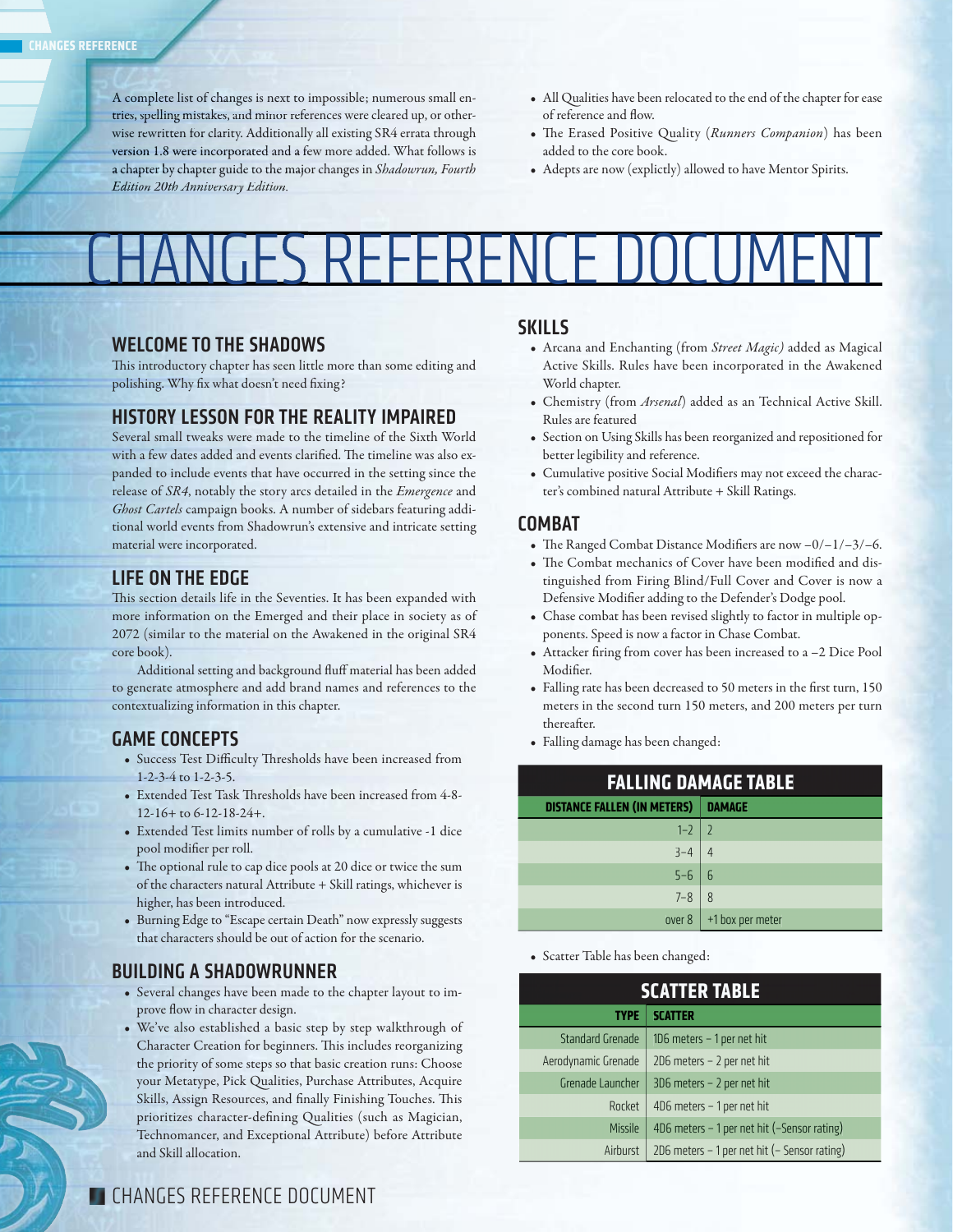- For every 20 Speed points that a vehicle (or group of vehicles) is slower than its adversary, it receives  $a - 1$  DP modifier to all Tests.
- Additional hits beyond those that reduce a grenades scatter to 0 or less do not add to the grenade's DV.

#### **THE AWAKENED WORLD**

- The workings of the "mystic link" that is established with visual Line of Sight during Spellcasting targeting has been clarified as well as interaction with Astral Barriers.
- The interaction of Indirect Combat Spells and the physical world during spellcasting has been revisited and clarified. Spells manifest at the caster and physically travel instantly to the target over the mystic link—hence cover and other physical obstacles can block the spell.
- Counterspelling interaction with Direct and Indirect Combat Spells has been clarified, it works against both.
- Arcana and Enchanting (from S*treet Magic)* have been incorporated in the core ruleset with fully compatible but simplified rules.
- Weapon Focus bonding cost has been reduced to 3 x Force.
- Adept Centering Metamagic (from *Street Magic*) has been added to the core book.
- The Adept Power Improved Ability now supports Vehicle Skills.
- The Adept Power Kinesics is now capped at Level 3.
- The Adept Power Improved Reflexes costs have been revised as follows:

**Level 1:** 1.5 Power Points **Level 2:** 2.5 Power Points **Level 3:** 4 Power Points

- The Adept Power Improved Physical Attribute costs have been revised as follows:
	- .75 Power Points per level
	- 1.5 Power Points per level over Natural Maximum
- Direct combat spells have a new *optional* mechanic: for each Net Hit applied to damage, the Drain Value increases by +1. For Area of Effect spells, use only the highest Net Hits applied to damage.
- Rules for Astral Barriers and Mana Barriers have been expanded so they now work with targets that have no resistance dice pool, but instead do possess an Object Resistance threshold. They now increase the OR threshold by 1 for every increment of 3 Force in the Mana Barrier (round up).

#### **OBJECT RESISTANCE TABLE**

| Natural Objects (Trees, Soil, Unprocessed Water)                                                           |                |
|------------------------------------------------------------------------------------------------------------|----------------|
| Manufactured Low-Tech Objects and Materials<br>(Brick, Leather, Simple Plastics)                           | $\overline{2}$ |
| Manufactured High-Tech Objects and Materials<br>(Advanced Plastics, Alloys, Electronic Equipment, Sensors) | $\overline{3}$ |
| <b>Highly Processed Objects</b><br>(Computers, Complex Toxic Wastes, Drones, Vehicles)                     | $5+$           |

#### **THE WIRELESS WORLD**

This chapter was rewritten and reorganized for better flow and facilitate integration and understanding of the Matrix ruleset.

- Peripheral nodes and nexi (from *Unwired*) are given basic rules.
- Device Hardware attributes like Signal and Response are now limited to +2 upgrades above the original rating. Further upgrades require a Modular Electronics Modification. (To be included in future Arsenal errata and printings as well)

#### **MODULAR ELECTRONICS**

Modular Electronics allows the upgrade of a vehicle's Signal and Response hardware above the normal +2 limit by making components modular and easy to replace.

**Slots:** 1 **Th reshold:** 8 **Tools:** Kit **Cost:** 1000¥ **Availability:** 6 **Special Skill:** Hardware

- Decryption now uses Electronic Warfare + Decrypt.
- Switching Interface Mode is now expressly prohibited when jammed open by a black IC attack.
- Crash Program/OS were clarified as Crash Node and Crash Program.
- Interval for Crash Node was changed from 1 Combat Turn to 1 Complex Action.
- Interval for Hack on the Fly was changed from 1 Combat Turn to 1 Complex Action.
- Reboot explicitly only creates the node when the extended test is complete.
- Repair Icon action now only heals the target icon when the task is successfully completed and has a revised threshold of (damage x 2).
- Set Data Bomb Complex Action added.
- Interval for Trace User was changed from 1 Combat Turn to 1 Complex Action.
- When performing a Terminate Connection action, a node now adds a dice pool modifier of  $+1$  for each IC program running in the node. The hacker receives a +2 dice pool bonus if using a security account, or +4 if using an admin account. If the hacker used a passcode and legitimate account to log on, then the connection is immediately terminated.
- Data Bomb has been made more dangerous. When it "detonates," a data bomb now inflicts a number of boxes of Matrix damage equal to (rating x 1D6), then the data bomb is deleted.
- Data Search Thresholds have now been adjusted to reflect that some information just can't be found on the "open Matrix" by Data Search (though it can probably still be hacked out of secure databases/nodes. The Data Search Threshold for "Protected or Secret" information is now ""N/A"
- Text clarified to say that Technomancers cannot take Biofeedback Filter as a complex form (since it is an inherent form based upon their Charisma stat).
- Costs of Skillsofts have been revised:

| <b>SKILLSOFTS</b>        | <b>AVAILABILITY</b> | <b>COST</b>     |
|--------------------------|---------------------|-----------------|
| Activesofts (Rating 1-4) | 8                   | Rating x 10,000 |
| Knowsofts (vRatings 1-5) | Δ                   | Rating x 2,000  |
| Linguasofts (Rating 1-5) |                     | Rating x 500    |